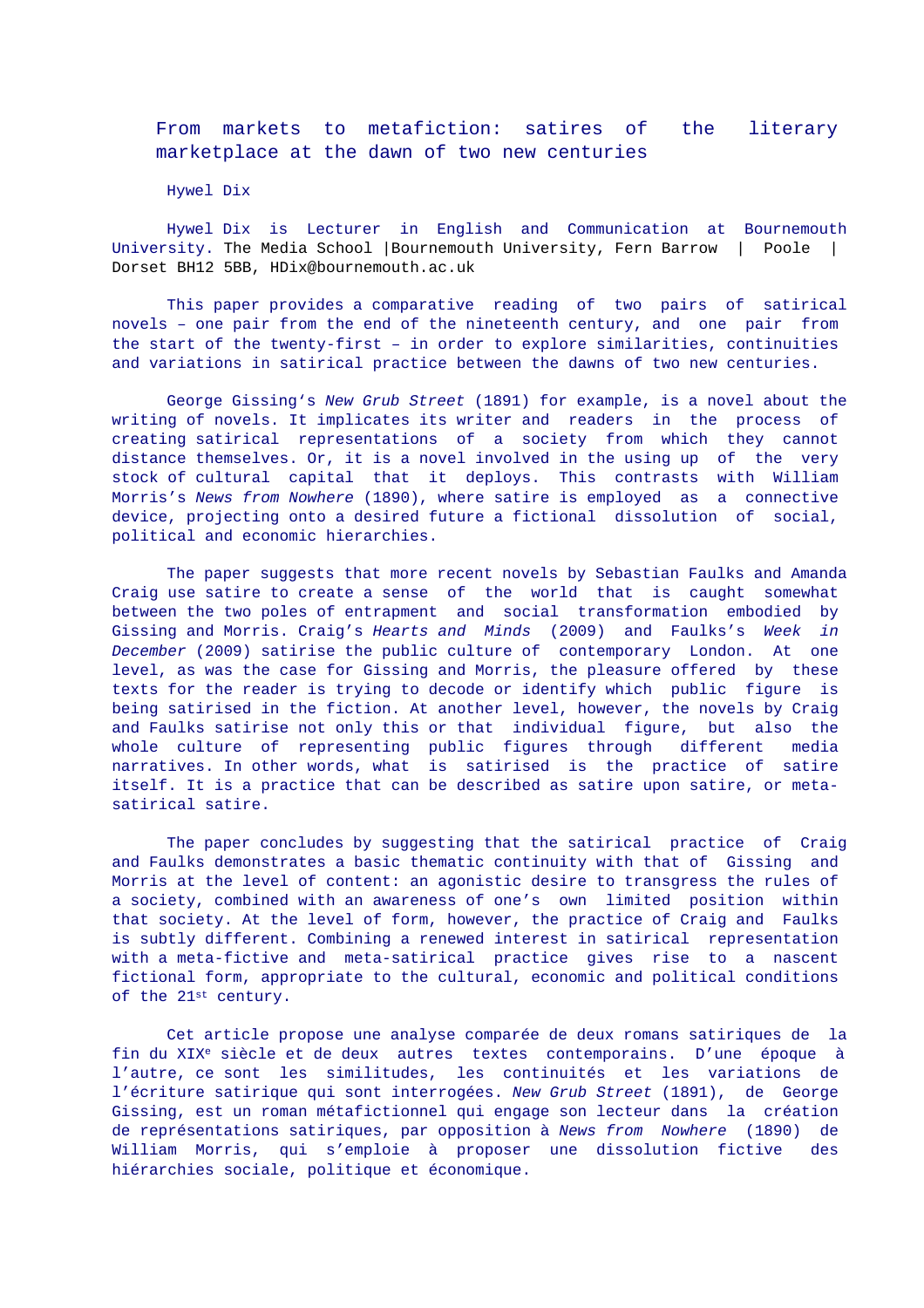L'auteur suggère que les récents romans de Sebastian Faulks et de Amanda Craig reposent sur une écriture satirique à mi-chemin entre l'incitation et la mise à contribution prônées par Gissing, et l'idéal de transformation sociale évoqué par Morris. Dans Hearts and Minds (2009) et Week in December (2009), la culture populaire londonienne est l'objet de la satire. Si, tout comme chez Gissing et Morris, ces textes offrent au lecteur le plaisir du décodage et de l'identification des personnages satirisés, c'est également le procédé même de la représentation satirique dans différents media que ces romans remettent en question. On parlera alors de satire métasatirique.

Cette étude démontre que la satire chez Craig et Faulks s'inscrit, après Gissing et Morris, dans une continuité thématique (le désir agnostique de transgresser les normes sociales), tandis que l'écriture et les choix narratifs de ces romans contemporains font le choix de se faire l'écho du contexte culturel, économique et politique du XXIe siècle.

#### Fiction, Literary Criticism, Satire, Modernism, Nineteenth Century, Twentyfirst Century

According to Edward Said, the transition from nineteenth to twentieth-century literature is characterised by a drift from an emphasis on artistic vision towards a slightly different understanding of the career of the writer in a specific marketplace. Said associates the development of cultural modernity with a new mode of cultural questioning, which is typical both of the work of the important writers of modernist literature, and of modern cultural thinkers and philosophers more generally. For example, Said argues in *Beginnings* that in the work of modern writers such as Eliot, Proust and Mallarmé there is a continual disruption of linear narrative, which can be related to those writers' textual strategies for unsettling accepted narrative structures and therefore for questioning the kinds of narrative closure associated with the kinds of narrative produced prior to the onset of modernism. In other words, modernist literature interrogates the assumptions that a text is a source of authority, and that a single narrative voice can be authoritative. At the same time, Said argues, a similar re-interrogation of grand narratives and validity claims can be found in the work of the important modernist cultural thinkers, so that in the work of Marx, Kierkegaard and especially Freud, there is a commitment to questioning that continually interrupts linear narrative and so enables a new kind of writing practice to emerge.

Said understood the onset of cultural modernism in a very specific way. To him, to make a new beginning is to intervene in a field that already exists, and to make current a set of ideas or body of material that pre-dates the new intervention. A new beginning, on this account, necessarily involves some kind of loss and some kind of return. Prior experience and previously existing work are re-visited in a new and dynamic way which is tantamount to a return to that work. At the same time, the process of re-making or rediscovering that work involves the individual in a process of superseding and in that specific sense losing sight of the original work.

This paper has two main aims. First, it seeks to test Said's hypothesis that the transition from nineteenth-century literature to twentieth-century literature is characterised by a shift from *poetic vision* to *career of the writer*. Implicitly, it will then go on to ask whether the more recent transition from twentieth to twenty-first-century literature can be considered a new beginning in Said's sense. In order to achieve these goals, the paper will provide a comparative reading of two pairs of satirical novels – one pair from the end of the nineteenth century, and one pair from the start of the twenty-first – in order to explore similarities, continuities and variations in cultural concern between the dawns of the two new centuries.

From the outset, therefore, it is necessary to say somehow about the social history of the concept of satire. In a study of the relationship between satire and realism in the nineteenth century, Aaron Matz has argued that the satirical novel emerged towards the end of the Victorian period directly as a result of the tendency of Victorian realists to push the boundaries of what could be achieved in literary realism to their extreme edges. In the works of Hardy, Conrad and Gissing, Matz identifies a slightly new literary form, that of *satirical realism*, which he suggests, represents 'a decisive fusion of 2 modes that had always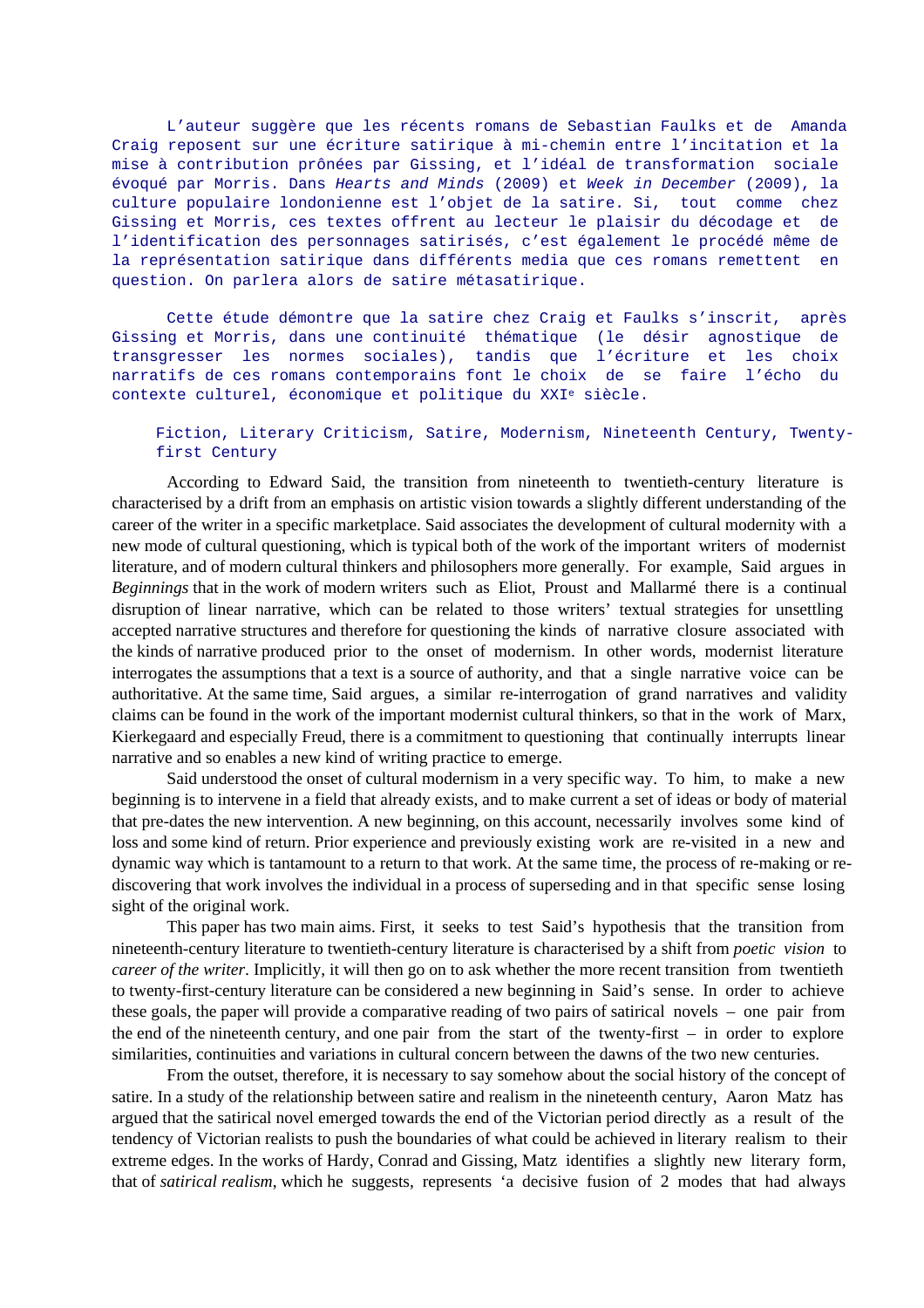existed in… close proximity' (Matz 2010: 3). That is, the late Victorian practice of satirical realism, emerged both out of the earlier, eighteenth-century Augustan practice of poetic satire on the one hand, and the more dominant mid nineteenth-century form of the realist novel, on the other. Similarly, Metz suggests, just as the late nineteenth century saw a brief flowering of the new combination of two elements – satire and realism – that had previously been more distinct from each other, so also in the early twentieth century the short-lived practice of satirical realism used itself up, allowing Victorian realism to be superseded by new forms of anti-realist satire, and new kinds of dystopian writing.

William Morris's *News from Nowhere* (1890) and George Gissing's *New Grub Street* (1891) are prominent examples of novels that stand at the cusp Matz identifies between *satirical realism* and the different forms of modern satire that developed in the twentieth century. *News from Nowhere* is not strictly a satirical novel at all, and exists primarily in the dystopian tradition. Matz demonstrates that the modern return to dystopian writing, and modern kinds of satire, have a common origin in the attempts made by the late Victorian novelists to take their experiments in realism as far as they possibly could. The cultural capital of literary realism was itself used up in the process, Matz concludes, so that in the twentieth century new literary forms began to supersede those of both social realism and the short-lived *satirical realism*. This is precisely what happens in and after *New Grub Street*: the novel implicates its writer and reader in the process of creating satirical representation of a society from which they cannot distance themselves. Or to put it another way, it is a novel involved in the using up of the stock of cultural capital that it deploys. As Matz says, it is a kind of writing that is 'aware of its own expiration – it might even be the conscious agent of its own demise' (Matz 2010: 173).

All of this suggests that satire itself is not a stable category. Indeed, in a broad-ranging survey of satirical writing form Menippus to the late twentieth-century, Charles A. Knight has demonstrated that satire cannot really be considered a genre or a form as such, but exists rather in a loose and varying tradition, stretching from dramatic satire in the world of the ancient Greeks, through the formal and poetic satires of the Augustan period, into the satirical realist novels of the late Victorian period, and hence capable of taking in diverse 'analogous or overlapping forms' (Knight 2004: 6).

Perhaps unsurprisingly, therefore, the kinds of satire that have been produced since the late twentieth and early twenty-first centuries have been different again. In a critical study entitled *Character and Satire in Postwar Fiction*, Ian Gregson has demonstrated that the new kinds of satire to have emerged in the course of the last generation can be considered what he calls 'post-human' satire (Gregson 2006: 132) because the psychological realism with which emotional affect was portrayed in the earlier periods has been bleached in a way that reduces human beings themselves to the status of 'a thing' or 'a machine' (Gregson 2006: 133). Examples Gregson gives of post-human satire are Martin Amis's *Money* (1984), *London Fields* (1989) and *The Information* (1995), and Will Self's *Great Apes* (1997) and *How the Dead Live* (2000).

The concept of post-human satire has useful implications for another recent variation on the satirical tradition, in which the object of satire is not only this or that individual person, but also the whole culture of representing public figures through different media narratives. In very recent variations of posthuman satire, what is satirised is the practice of satire itself. It is a practice that can be described as satire upon satire, or meta-satirical satire, and it can be seen in such novels as Amanda Craig's *Hearts and Minds* (2009) and Sebastian Faulks's *A Week in December* (2009).

The satirical practice of Craig and Faulks demonstrates a basic thematic continuity with that of Gissing and Morris at the level of content: an agonistic desire to transgress the rules of a society, combined with an awareness of one's own limited position within that society. At the level of form, however, the practice of Craig and Faulks is subtly different. Combining a renewed interest in satirical representation with a meta-fictive and meta-satirical practice gives rise to a nascent fictional form, appropriate to the cultural, economic and political conditions of the twenty-first century. That is to say, forms of satire recur with variation in different and varying social and historical contexts.

1. A loss and a return: *News from Nowhere* andlate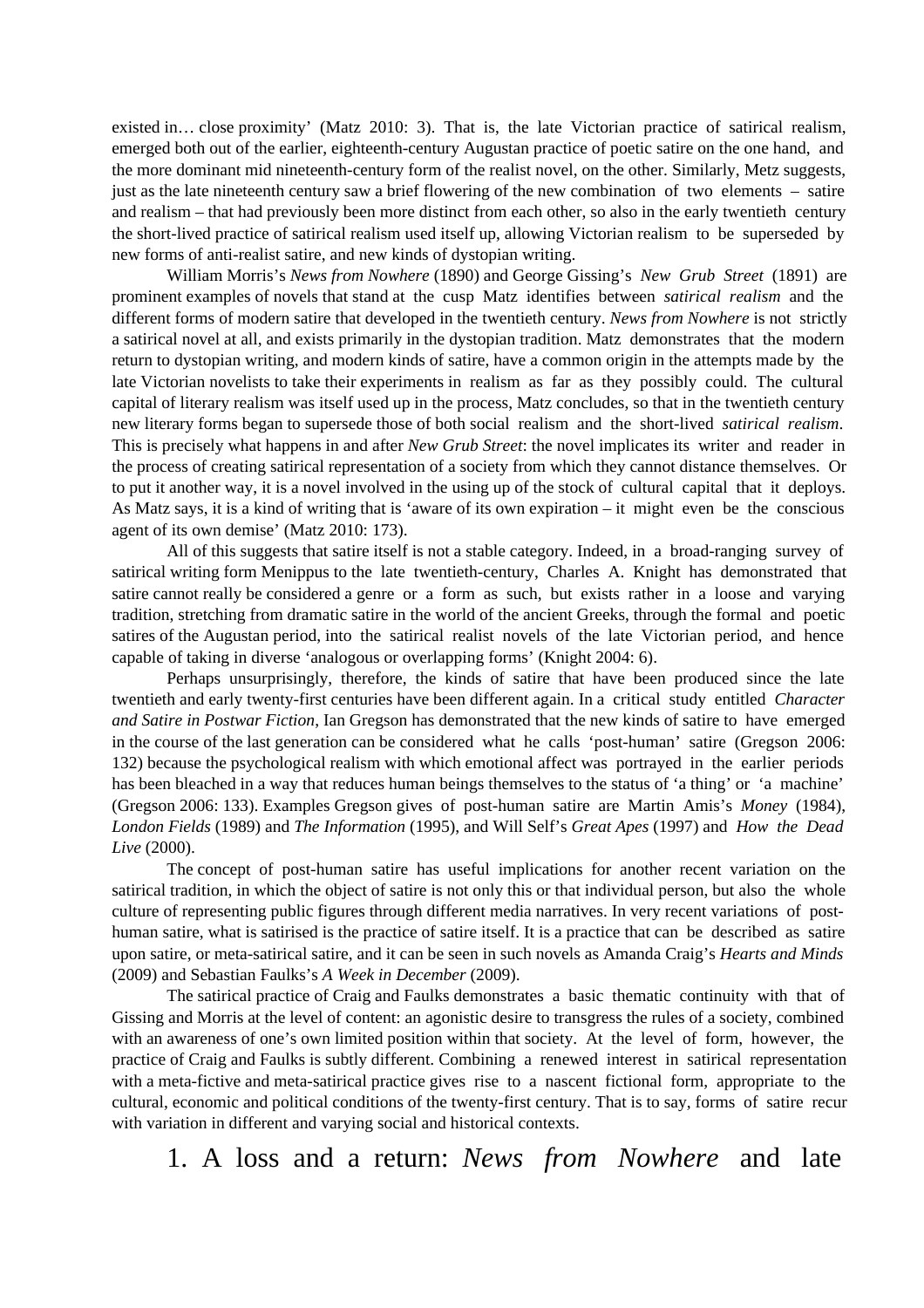### nineteenth-century satire

In *Beginnings* Edward Said argued that literary modernism represented a new beginning in the specific sense that the modernists intervened in a field – literature – that already existed prior to the late nineteenth century, and developed the literary practices of that field in new directions, both at the level of form and theme. In order to operate as a new departure in this sense, Said proposes three different ways in which the modernists diverged from their literary predecessors. First, Said suggests, it had become necessary with the onset of modernity to question what he calls the 'dynastic principle' – that is, the assumption that a text derives its own kind of authority from its status as a text (Said 1998: 138). To Said, the text is never an inert object and should not be considered complete in itself. Rather, moving away from the dynastic principle of textual production required a new understanding of how a text works as a space for the exploration of ideas in process. More specifically, in the case of the modernists, the text was seen as means of performing the diverse ideas and commitments existing on the part of the writer and which therefore comprise the writer's career. On this reckoning, the text is not completed by the career of the writer; it is the other way around. That is, the act of publishing and releasing a text into the world is necessarily a public act which is tantamount to a public performance, and it is through the repetition of such acts and performances that the writer is able to perform that career. The new beginning of cultural and literary modernity requires that the text cease to be seen as authoritative and instead becomes both public and performative. The text made public exists consciously alongside other texts and other publics, so that the performance of the career renders questionable the assumption that a single text or a single narrative voice can be authoritative.

The second of Said's criteria for understanding modernist writing as a new beginning can be related to this departure from the assumption of authority in a single narrative voice. If the text is no longer seen as authoritative, the concept of the truth of a text becomes much more troubling and as a result, the challenge of modernity is precisely a challenge of how to approach the concept of truth in a new way. Said suggests that modernist writers such as Melville and Conrad approach truth only 'indirectly, by means of... mediation' (Said 1998: 90). Each employs textual strategies and frame narratives that place the narrative itself at several layers of apparent remove from the author, and hence raise implicit questions about the truth status of each level.

There is another reason why Said identifies the multiplication of different levels of narrative as a characteristic element of the onset of literary modernism. The transition from writing as a vocation based on poetic vision to writing as a career within an economic marketplace gives rise to what Said refers to as 'fear of the void' (Said 1998: 94). For the modernists, Said argues, the text is a way of minimising the pain of experience and of creating an alternative reality. But to do this, prior experience must be revisited and reinterrogated so that in this sense also a beginning is always a return to the already existing and a loss of what already exists. William Morris's *News from Nowhere* (1890) is a good example of the kind of text Said refers to when he discusses the capacity of the author to use the text to minimise the pain of experience by imagining an alternative reality. It is a text that stands on the cusp of the transition from poetic vision to economic career, and as such embodies both a particular vision and an ironic emphasis on the materiality of cultural forms. This combination is also one of the reasons Matz identifies the satirical realism of the late Victorian period as a short-lived but distinctive form in its own right, both emerging out of the earlier and more distinct formal elements of satire and realism; and pointing the way to the new forms that were to emerge later.

In his account of cultural modernity, Said draws a distinction between what he calls 'traditional' and 'modernist' literary practices. In the former, Said argues, the writer is always present as a character in the narrative so that the narrative itself is also the book of the writer's personality: 'the Book of Life and the Book of Egoism – the novel – gradually become synonymous' (Said 1998: 141). Said refers to this traditional narrative practice as dynastic because it sets up the author and hence the text as a source of authority. Swift and Johnson are examples Said gives of this kind of writing (Said 1998: 140). By contrast, and in order to fulfil the three conditions Said outlines for a new beginning, modernist writers had recourse to two techniques for resisting the dynastic principle. These can be referred to as a technique of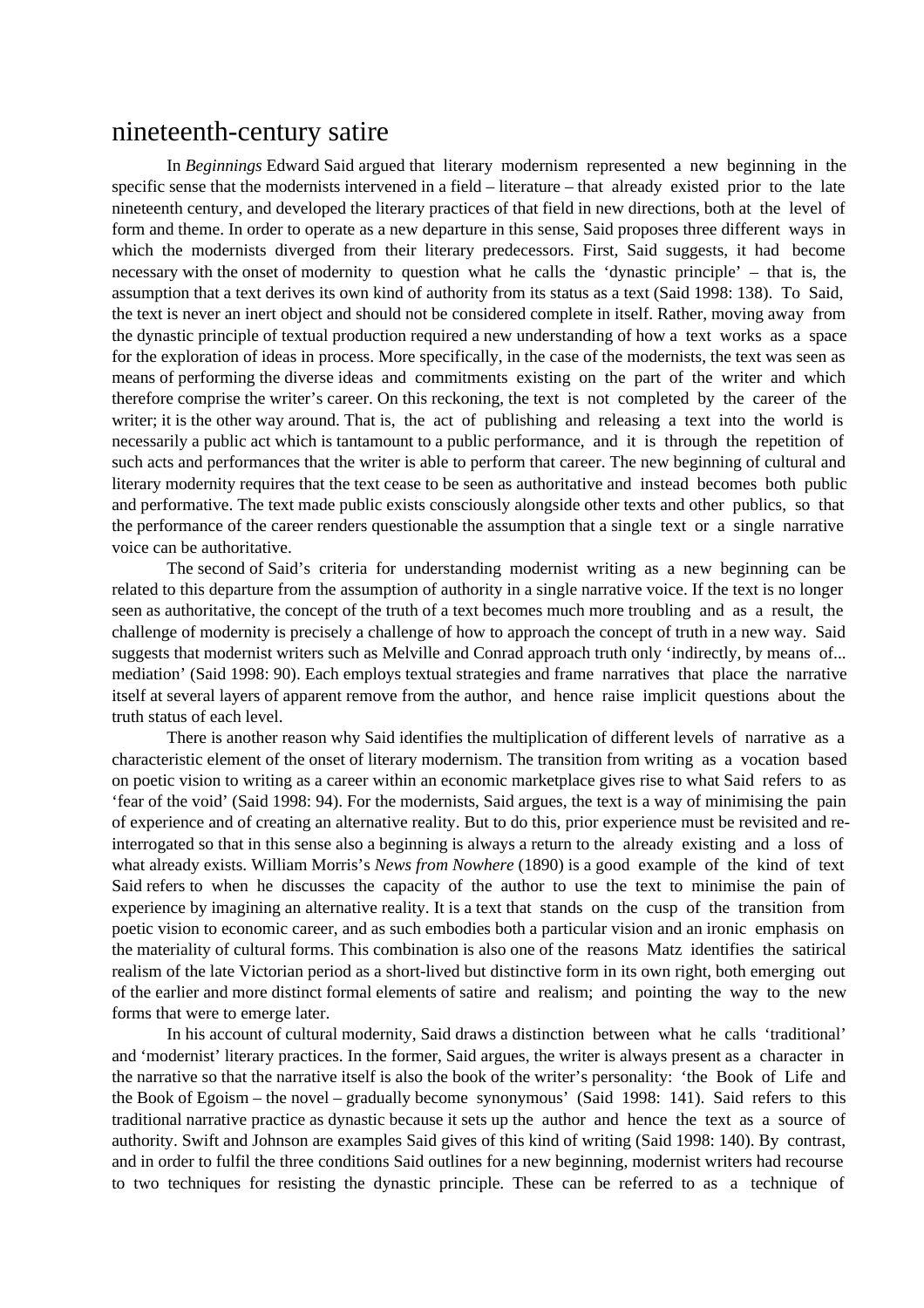'consecutive explanation'; and the narrative freedom to go back to whatever has already been passed over in the narrative whenever it is expedient to do so (Said 1998: 140).

This is precisely what happens in *News from Nowhere*. In the style of medieval dream poetry, Morris's protagonist falls asleep and finds himself in a world that is both familiar and strange. It is a version of 1890 projected onto the twenty-first century, setting up a scenario in which the dialogue of the 'dreamer' with the characters he encounters enables Morris to give fictional realisation to some of the potential changes that might come about in the imagined future of his society. The dreamer has Morris's own name, William, so that the character is both dynastic in Said's earlier sense of the term, and antidynastic in the sense that he uses his dialogues to question the evolution of the structures of the society around him. In other words, *News from Nowhere* is neither typical of the formal poetic satire of the Augustan period, nor of the experiments in literary realism that characterised the mid nineteenth century. Fusing both in a new way, it can be considered an example of Matz's *satirical realism*. As such, it has a satirical object, but this is not so much one or more individuals; rather it is the social structure of late nineteenth-century capitalist society as a whole. The real object of Morris's dystopian writing is the willed transformation of that society

 For example, during the long conversation with Old Hammond on the subject of 'how the change came' (Morris 1890: 132) William learns that the occasion for revolution was a 'great meeting summoned by the workmen leaders' in Trafalgar Square to discuss ways in which the imbalance between rich and poor could be addressed (Morris 1890: 140). This meeting was violently disrupted by the 'bourgeois guard' whose armed swoop on the assembly left five 'trampled to death on the spot' with many more people 'hurt' and 'some hundred of prisoners cast into gaol' (Morris 1890: 140). The event in question is projected onto the year 1952, so that at the time of publication Morris appears to have envisaged revolutionary change to exist at a distance of approximately sixty years in the future. The novel itself is set well into the twentyfirst century so that Old Hammond is one of the few figures able to recall what supposedly had happened to bring about revolutionary change and what capitalist society had been like before it.

This combination of pre-revolutionary capitalist structures with a wishful retrospective account of their transformation enables Morrris to present satire as a utopian vision. As Said suggests, the new questioning that came about with cultural modernity required both a technique of 'consecutive explanation' and the capacity to go back over prior narratives in order to interrogate them, thereby disrupting the linear logic of narrative itself. The vision of the future presented by Morris is simultaneously presented by Old Hammond as a vision of the past. Despite the futuristic projection, therefore, the satire itself is chiefly concerned with the present and the immediate pre-history of Morris's own society. For this reason, the violent quelling of the assembly that is portrayed as starting the revolution in 1952 can more properly be seen as a satire on events such as the 1819 Peterloo Massacre, in which a large public meeting agitating for economic and social reform was broken up by soldiers with many trampled to death or killed by bayonets. This comparison is pointed up when Old Hammond says of the Trafalgar Square event that 'a similar meeting had been treated in the same way a few days before at a place called Manchester' (Morris 1890: 140). Manchester was the location of the Peterloo massacre.

Just as Morris's projection onto the future enables him to present a vision of his present and immediate past, so too his vision for a post-capitalist society ironically has the effect of drawing attention to the materialistic nature of his own society and to the capitalist economy he imagines negating. Morris imagines a marketplace beyond all markets and an economy beyond economics. In the projected future, labour is freely given rather than extracted by an inhuman system, so that everyone is involved in work that is stimulating and satisfying, with the less pleasurable chores necessary to a society shared out equally. This combination of satisfaction and stimulation gives to the work and to the workers a particular beauty that Morris believed was absent from both in the drudgery of capitalist society of the 1890s. His dreamer is struck by the physical beauty of the objects produced in the society, and by its people. The bridge over the river Thames strikes the dreamer as a 'wonder of a bridge' (Morris 1890: 48) and this gives way shortly afterwards to an equally enthusiastic marvelling at the beauty of the women who live nearby: 'kind and happy-looking in expression of face... and thoroughly healthy-looking' (Morris 1890: 53). This is different from physical beauty in the twenty-first century cosmetic sense, and relates the attributes of the individual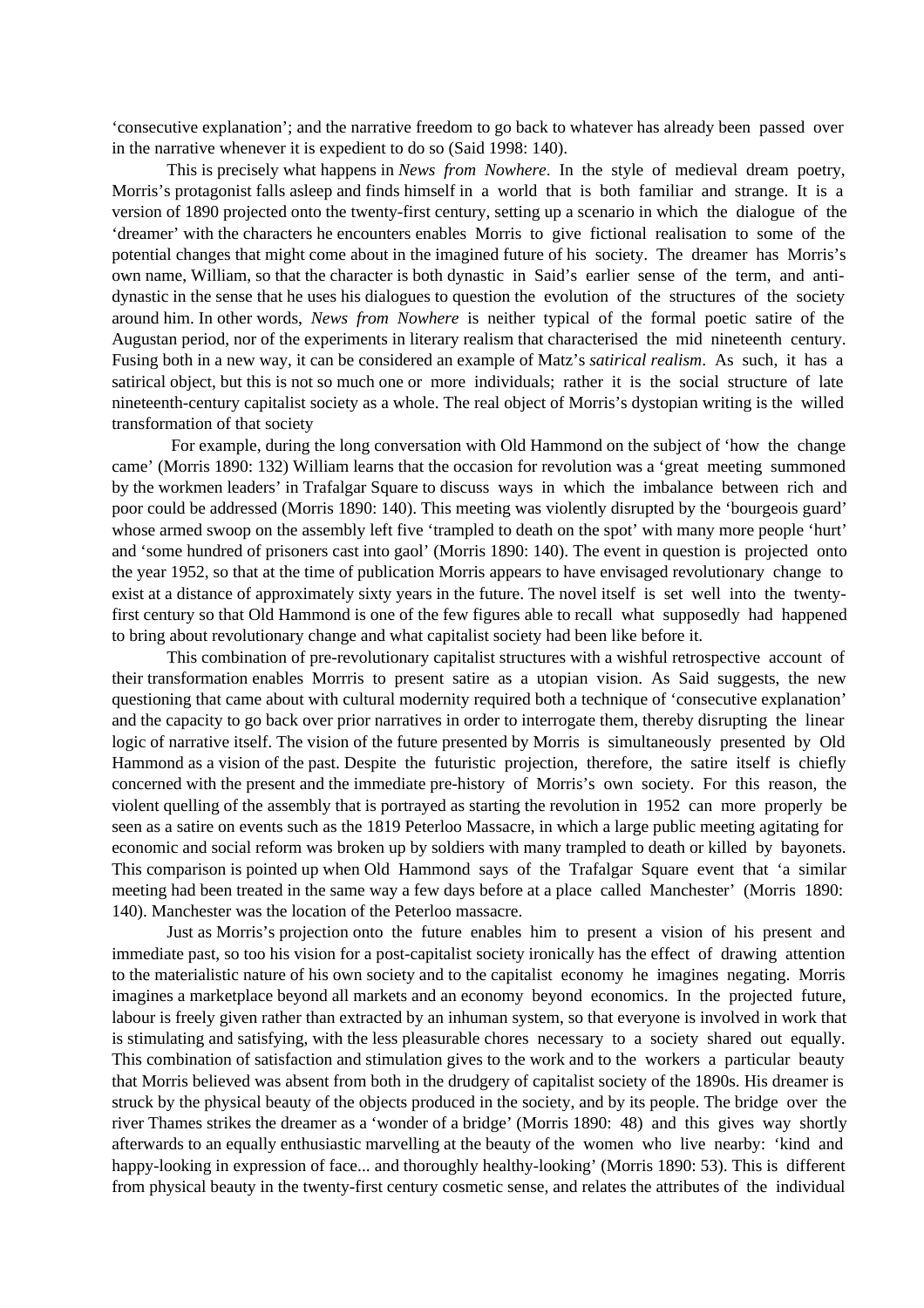to the well-being of the society in which they willingly co-operate. Elsewhere, Morris drew a distinction between what he referred to as 'useful work' and 'useless toil' (Morris 1884: 287) and it would be true to suggest that the post-capitalist world envisioned by *News from Nowhere* imagines the replacement of one by another.

The text's emphasis on how common welfare is related to freedom from cruel labour has important implications for the status of writing itself within the work. *News from Nowhere* was published at the moment of transition between writing as poetic vision and writing as fulfilment of a career, so that the text points in both directions. Within Morris's poetic vision, writing is useless if it is not beautiful, where beauty is again defined by its capacity to contribute to the common good of society. Thus when his dreamer dines with Hammond and Clara at the Hall of the British Museum, he thinks it incongruous that the works of art and literature displayed there do not depict contemporary life, and are instead projected back onto scenes from myth, legend and romance. He induces Clara to ask why this is, and receives a politicised explanation: the practice of leaving ordinary people and ordinary lives out of art and literature, and therefore of failing to see the beauty in those lives, has been inherited from the pre-revolutionary days and has become a habit so deeply ingrained that it has not yet been sloughed off. In other words, Morris depicts by implication a sense of beauty in writing premised on a socially inclusive range that is democratic in principle. This sense of beauty in democracy applies both to the content of written matter in *Nowhere* and to the physical act of writing itself. If people cannot physically write in a beautiful script, they are less likely to gain satisfaction from what they write and this in turn impinges on the general beauty of the society. Thus Hammond tells William, 'what's the use of a lot of ugly writing being done, when rough printing can be done so easily. You understand that handsome writing we like, and many people will write their books out when they make them or get them written; I mean books of which only a few copies are needed' (Morris 1890: 66).

## 2. The prolongation of a career: satires of the marketplace in *New Grub Street*

If *News from Nowhere* dramatises the transition from capitalist to egalitarian society, and from poetic vision to career of the writer, it does so in a very particular way. In the future Morris imagines, writing has become unnecessary if it is not democratic so that the writer himself implicitly is involved in making himself redundant and the cultural capital of Morris's satire uses itself us. It is of great significance that the lengthiest section of the novel, William's dialogue with Old Hammond, takes place in the British Museum – which is retained in *Nowhere* after the revolution as a monument to the iniquities of the society that has been replaced and to how writing itself was implicated in the perpetuation of those iniquities.

George Gissing's 1891 novel *New Grub Street* presents a complementary view of the British Museum and of writing more generally. In Gissing's portrayal, the museum has become tantamount to a factory of writing, where workers carry out the research that will enable them to 'manufacture... printed stuff... for the day's market' (Gissing 1891: 137), thereby physically instantiating the imbrication of writing with the perpetuation of a capitalist economy that is consigned to the past in Morris's utopian vision. In Gissing's work, all writing is utilitarian, but no longer exists to advance the common good. Writing is presented as a means to an end within the structures of the market economy, and not as a way of imagining the dissolution of that economy. Edwin Reardon and his friend Biffen both work themselves to death. The journalist Jasper Milvain is a social climber prepared to marry for money to serve his career. The critic and journal editor Alfred Yule must contend with the stampede of much younger and productively energetic writers so that he is confined to obscurity and failure. Only Whelpdale, the failed writer who sets himself up as a literary agent really succeeds in the market economy of textual production, and his success clearly embodies the transition from writing as artistic vision (at which he fails) to writing as a network of productive relations involved in the extension of a career.

In his discussion of this transition from nineteenth to twentieth-century literature in *Beginnings*, Edward Said outlines four distinct stages in the career of the newly emerging writer for the market, which can be used to map out the structure of *New Grub Street*. The first of these is the stage that Said refers to as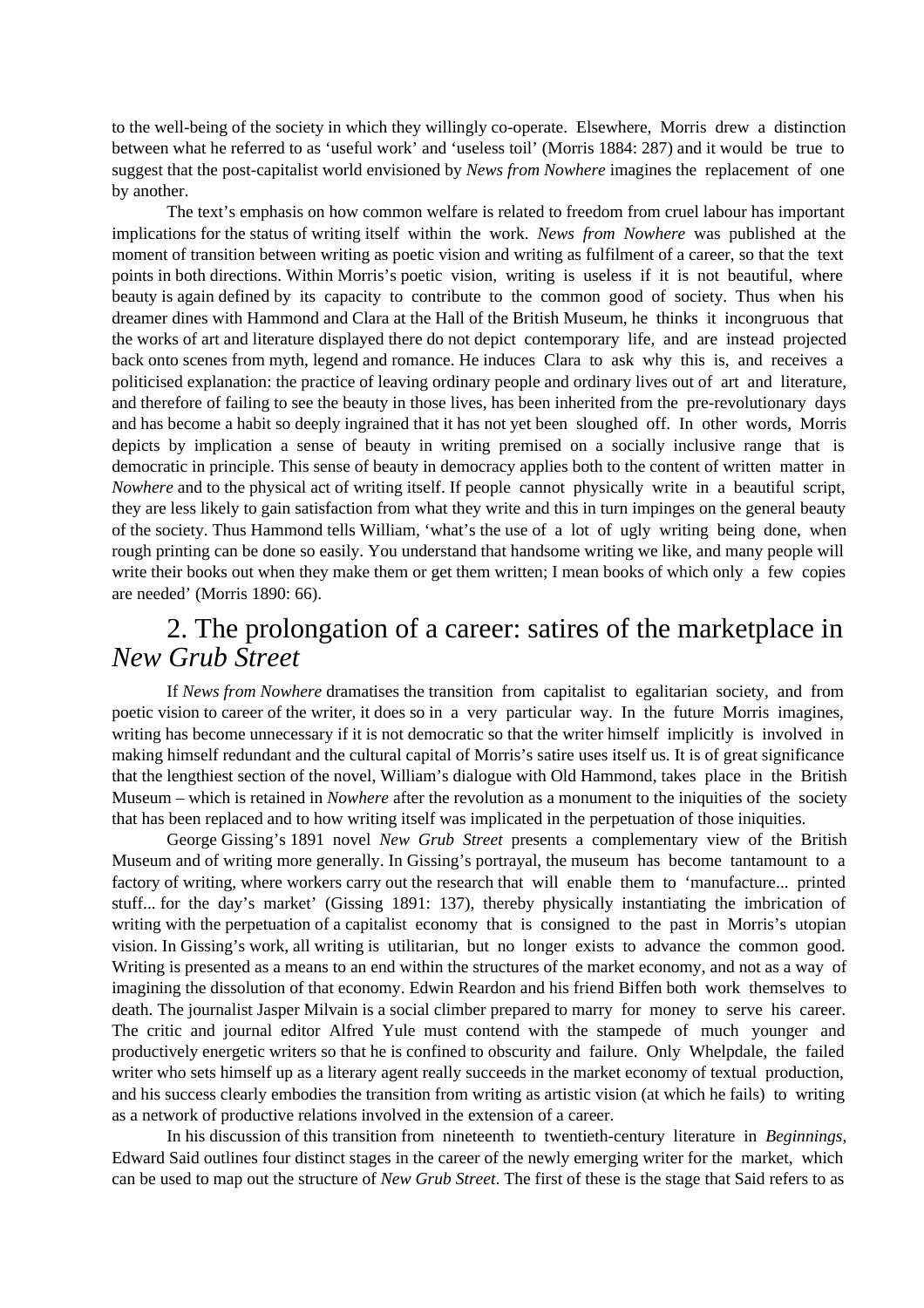the writer's life as *active writer.* By this he means that stage where writing exists as an ambition, or vocation, rather than a fully realised experience. The vocation to write at this beginning stage of a writer's career has roots in the earlier, pre-modernist period of literary history which Said characterises as being based more on poetic vision than on the fulfilment of a career within an economic marketplace. For the writer at this beginning stage of a career, time spent physically writing and promoting the written work conflicts with the inactive moments of his or her life – where 'inactive' refers to those periods when it is not possible to devote time or effort to writing because pressures of society impinge. Said says of writers such as Conrad, T.E. Lawrence, Oscar Wilde and Gerard Manley Hopkins that 'to none of them did writing come easily' precisely because in every case writing was a secondary activity that followed on from 'and in most ways conflicted with' a different kind of life or a different kind of career (Said 1998: 237). Writing, in other words, follows on from the prior life and to start to write is to set down a testament to an achieved career in the making, where the prior career itself is necessarily both revisited and superseded. In *New Grub Street*, Gissing gives fictional realisation to this beginning stage in the career of a modern writer in the figure of Jasper Milvain: 'My word, what a day I have had! I've just been trying what I really could do in one day if I worked my hardest' (Gissing 1891: 213). Jasper works in a burst of frenetic activity to launch his career while also caught up in the humdrum activities of keeping himself afloat. 'A year ago... I shouldn't have believed myself capable of such activities... I might keep up the high pressure if I tried. But then I couldn't dispose of all the work' (Gissing 1891: 214).

Following on from this beginning stage, the second stage that Said suggests is characteristic of a writer's trajectory is what he calls the paratextual stage. In this period, the different fragments of writing, both by the individual author and by those other writers whose work he has read in the development of his own idiom, operate in conjunction with each other to compose an entire career. Said identifies Kafka as an example of such a writer, because Kafka spreads the figure of 'K' across all of his work, so that ultimately, rather than this or that character, the figure of Kafka himself becomes his own most significant creation (Said 1998: 252).

In *New Grub Street*, Gissing portrays the paratextual stage of the writer's career through the figures of Biffen and Whelpdale. Whelpdale has not managed to achieve critical success as a writer, but has established a 'literary advisership' (Gissing 1891: 247) in which customers pay him to recommend manuscripts to publishers, and which gradually burgeons into a profitable enterprise that is both based on his status as a writer, and which actively enhances that status in its turn. Biffen is working on a new form of critical realism in his draft of a projected novel about the life of 'Mr Bailey, Grocer' (Gissing 1891: 243), and supplements his income by teaching English composition to Baker, a clerk hoping to pass the entrance examination for the Civil Service. Ironically, the work of the clerk is more highly remunerated than the work of the tutor, so that when Baker attends his lessons in Biffen's attic room, there is an incongruity between Baker's status as paying customer and the humble circumstances in which the tutorials take place. Biffen is able to reconcile this incongruity through recourse to his specialist status as a writer: 'It doesn't make any difference to him that I live in a garret like this; I'm a man of education, and he can separate this fact from my surroundings' (Gissing 1891: 243). Like Whelpdale, Biffen's pursuit of a career in writing is enhanced by his performance of that role in the eyes of the public, and can be considered paratextual in Said's sense.

In writing about the development of a career through paratextual relationships, Said argues in *Beginnings* that the different paratexts that compose an overall career are linked to the individual styleof the writer in question*.* The individual style is comprised both of a writer's linguistic idiom; and his or her ability, once a reasonable success is achieved, to quote and refer to his or her own earlier works. At the third stage of a career in progress, therefore, Said suggests that there is a productive tension between 'originality and habit'(Said 1998: 255) because the writer in question has developed a known and recognisable way of speaking so that when he writes, he is always writing in the same mode again. The text as bearer of the writer's individual style thus becomes a 'sign that stands for the prolongation... of a career' (Said 1998: 257).

This prolonged stage of the writer's career is based on the mobilisation of signature as hallmark or indicator of quality, and can be seen in *New Grub Street* in Gissing's portrayal of Alfred Yule's 'moderate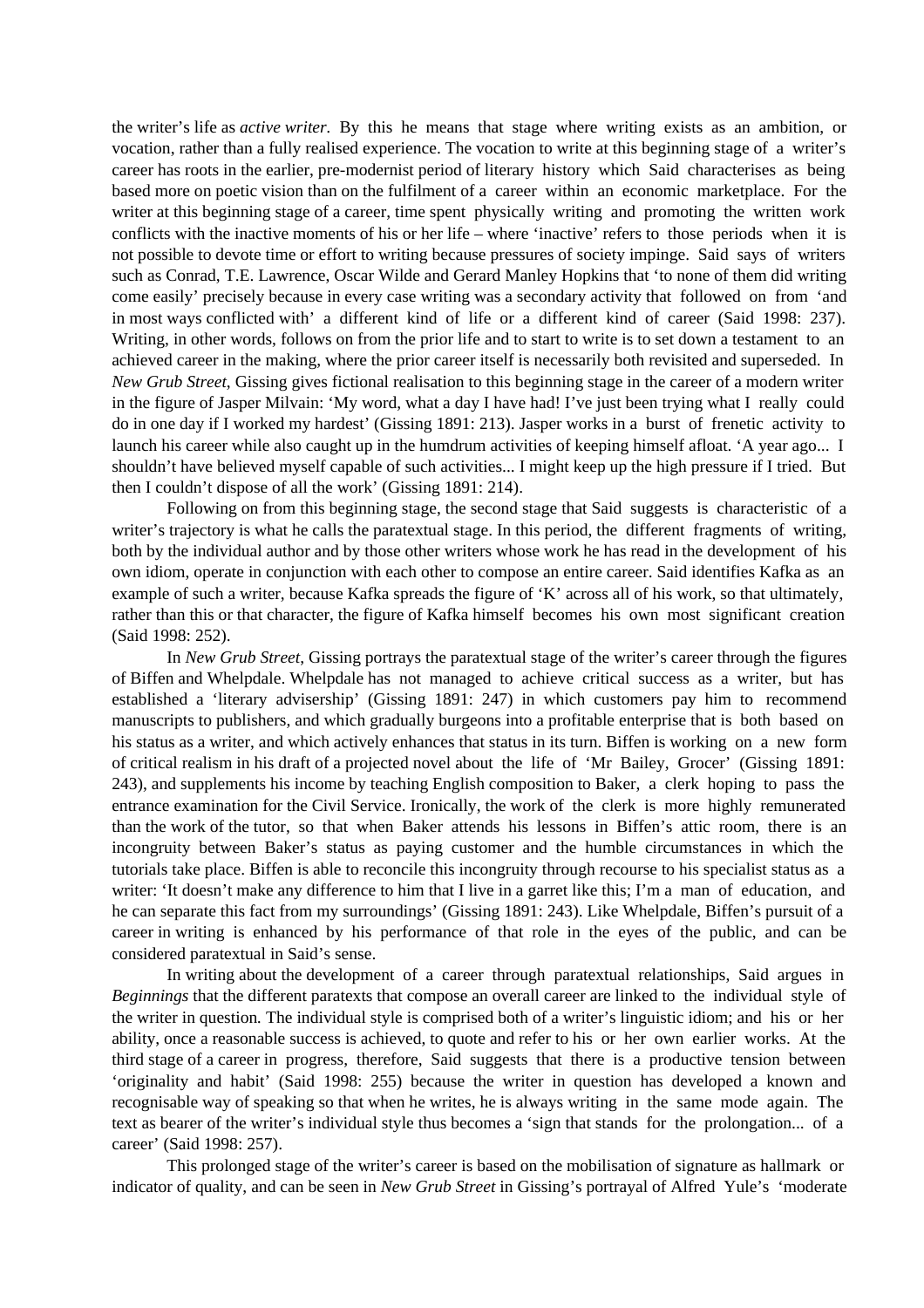income' as a writer of 'volumes and articles which bore his signature' (Gissing 1891: 111). Gissing conscientiously provides a pre-history of this third stage in Yule's career, retrospectively narrating Yule's progress from author to sub-editor and then director of a journal called *All Sorts* and then to the editorship of *The Balance*. At the start of this rise, Yule had worked with such industry and energy that his proprietor 'never knew a man who could work so many consecutive hours' (Gissing 1891: 123). In other words, Yule has successfully advanced beyond the first, or launch, stage and moved also beyond the paratextual stage to that point at which his name as signature or hallmark effectively enables him to prolong his own career. Gissing contrasts this with the fortunes of Biffen, whose reputation as a writer does not command such attention and whose career is not so effectively prolonged as a result. Gissing points up this comparison by putting into the mouth of the arriviste Milvain the words, 'if only we could get it [Biffen's manuscript] mentioned in a leader or two, and so on, old Biffen's fame would be established with the better sort of readers' (Gissing 1891: 492).

It is because Biffen has failed to convert his name into an effective sign within the literary marketplace that he is unable to prolong his career. In his outline of the four different stages of the career of a professional writer, Said suggests that the conversion of name into signature can help the writer achieve success in the marketplace, but with the risk that it can also impose constraints on creativity. Possibly owing to the limitations imposed by these constraints, and because writing is not a career that many if any writers ever consciously retire from, the fourth and final stage that Said outlines is that point at which a writer senses that his career is coming to an end, and tries to sum up or recapitulate the career in writing despite the apprehension that most of his best work is probably already behind him. Yeats's 'Circle Animals' Desertion' or Swift's poem on his own death are examples of writing that Said identifies at this fourth stage of the career (Said 1998: 260). The downfall of Biffen, Yule and Reardon in *New Grub Street* all instantiate that stage.

If Reardon has moved beyond the launch stage of his career by the time the action of the novel opens, it is clear that his novel 'On neutral Ground' is destined to be the high point of that career, and that he has achieved a level of popular and critical success that will never again be repeated. As a result of his inability to repeat that success, Reardon's financial circumstances become straitened; he becomes estranged from his wife Amy and moves into cramped, unsanitary housing – all with the conscious knowledge that his best work is already behind him. Thus at the climax of an argument with Amy over mismanagement of the family's economy he asserts, 'I am not only an ordinary man, Amy! If I never write another line, that won't undo what I have done. It's little enough to be sure, but you know what I *am*' (Gissing 1891: 229). The words form an implicit acknowledgement that his writing as a career has reached a dead end, and as a result, Reardon is forced back onto a defensive assertion of writing as a vocation – the very stage Gissing depicts him attempting and failing to shake off.

At different points in the novel, Gissing portrays Reardon at the first stage where he is launching his career, and at the fourth stage where he knows that the zenith of that career is behind him but is nevertheless unable to give up. This enables Gissing to mobilise the twin narrative techniques of consecutive explanation combined with non-linear interruption that Said suggests is characteristic of the onset of the modernist literary imagination. *New Grub Street* can be seen as a novel about writing novels; it is a text that foregrounds its own status as a work in progress where the writing itself is 'about writing' (Gissing 1891: 137). Gissing is unable to take the imaginative leap of Morris, and uses his satire to portray the failure of individual aspirations rather than satirising social structures in order to envision their willed transformation as Morris does. As a result, Gissing is unable to envisage any alternative to the market economy of which his textual production is consciously a part, and this underlines the extent to which the transition from the literature of the nineteenth century to that of the twentieth is a transition from poetic vision to economic marketplace. A question this leaves unanswered is whether or not the transition from twentieth to twenty-first century literature can be seen as another new beginning, and if so, on what terms?

## 3. Readerly pleasures: *Hearts and Minds* and early twentyfirst-century satire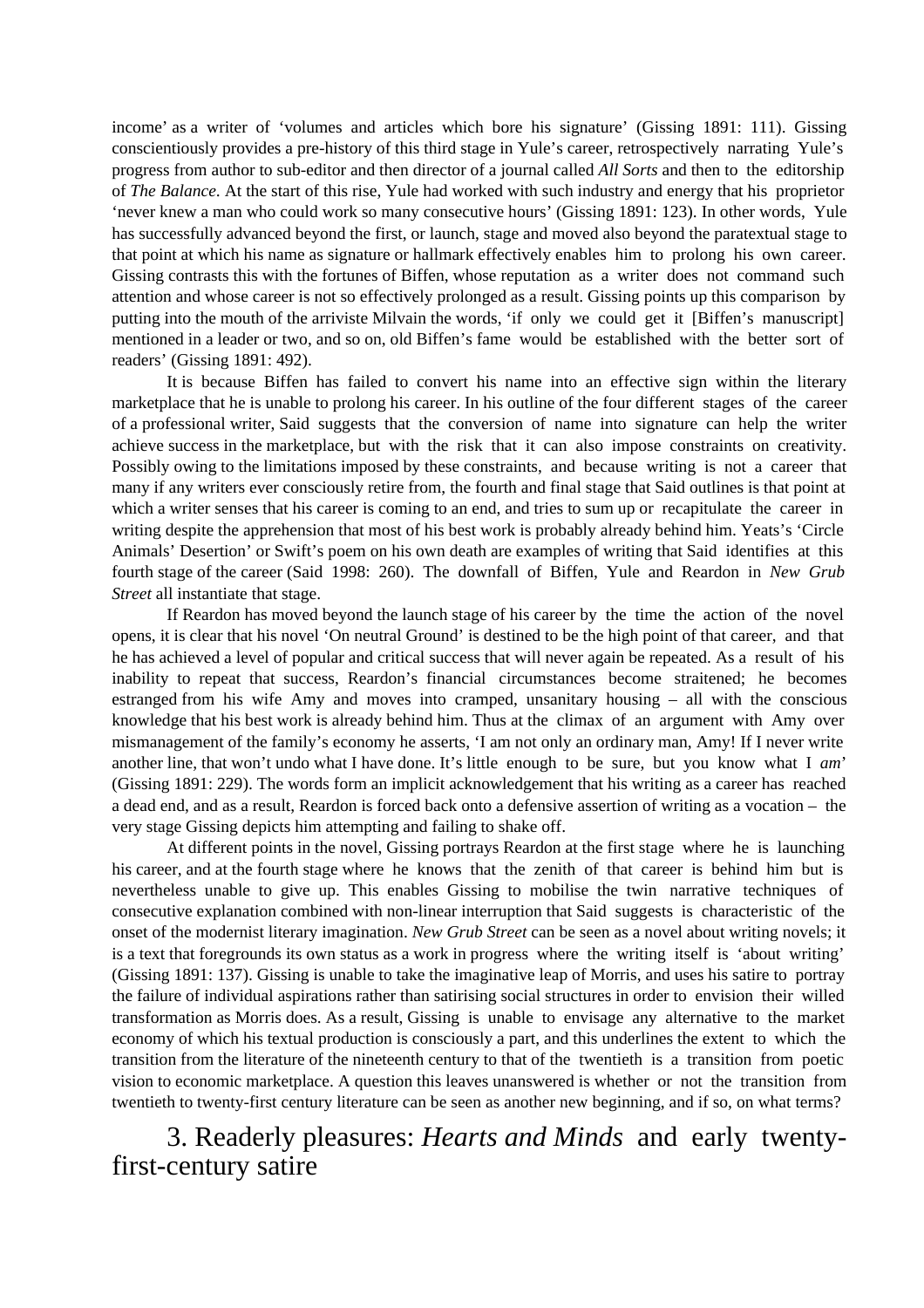As the critical genealogy of satire developed by Knight and complicated by Matz demonstrates, satire ranks among the most ancient and venerated of literary forms. In the twenty-first century, satire is available in a range of media: on film and television, via the internet, in the print media and (still) in fiction. Its targets, from politicians to actors and from business leaders to sportsmen, are presented as the flawed leaders in their chosen fields. What is often absent from critical analysis of satirical representation is a sense of how that representation is constructed and conveyed. In other words, sources of satire play a part in constructing the very culture that they offer to satirise. For this reason, to write a literary satire is also necessarily to create a text that is at least partly about the production of text, so that there is a level of thematic continuity from the late nineteenth-century satires of Morris and Gissing to the fictional practice of twenty-first-century satire. This can be seen from an examination of Amanda Craig's 2009 novel *Hearts and Minds*, and Sebastian Faulks's novel *A Week in December*, published the same year.

*Hearts and Minds* is set in a fictionalised London between the terrorist attacks of 2005 and the start of the worldwide banking crisis in 2008. It presents a London that is consciously part of a series of global networks, both legal and illicit, and does so through the eyes of a succession of outsiders. The lawyer Polly Noble investigates the disappearance of her Russian nanny, Iryna, and gets drawn into the life of her Zimbabwean refugee taxi driver Job. Job attempts to rescue a Ukrainian victim of human trafficking and enforced prostitution called Anna. Anna is imprisoned in a ground floor flat below the home of Katie, a young American seeking a new life working for a London magazine, the *Rambler*. Katie in turn becomes involved with her editor's estranged South African son Ian; and the millionaire proprietor of her magazine, Roger Trench, so that the novel creates a kaleidoscopic effect, with every rotation bringing the characters into a new alignment with each other.

Craig's main point is that although her characters may think that they live in isolation, they are frequently brought into contact with a whole crowd of other people of whose lives they know nothing. For her reader, one of the pleasures provided by her satire is the pleasure of trying to identify which fictional character corresponds to which public figure in society and therefore working out precisely who is being satirised by whom. At a party held at the *Rambler* offices, for example, Katie identifies a 'tiny, wrinkled actress who is in a current production at the National Theatre' and 'an Indian novelist of immense distinction and even more immense ego' (Craig 2009: 276). These appear to be satirical portrayals of the actress Judie Dench and the writer Salman Rushdie.

Consistent with the earlier work of Morris and Gissing, Craig's satire draws attention to the status of writing as such. Lest this point should be overlooked, Craig prefaces the novel with a bye-line taken from Gissing's 1903 autobiographical novel, *The Private Papers of Henry Ryecroft*: 'It is the mind which creates the world about us, and even though we stand side by side in the same meadow, my eyes will never see what is beheld by yours.' These words suggest that there is no unmediated access to reality; rather how the individual perceives his or her relationship to the surrounding society involves a complex interaction of sense perception and material modes of communication which work together to inform the world views that they appear to reflect objectively. Gissing's fictional practice portrays the involvement of writing in the mediation of reality. By introducing her novel with an extract from his work explicitly thematising the perception of reality in writing, Craig appears to indicate that her work too will interrogate the relationship between writing and the creation of the very perceptions of reality that the writing offers to portray. In other words, Craig uses Gissing's words to provide oblique commentary on her own work, and to indicate that there is a continuity of cultural concern between the two different periods in which the different writers were active.

Both Gissing and Craig demonstrate that satire plays a part in creating its own objects. They do this by employing the twin narrative techniques that Said suggested were typical of the onset of cultural modernity: the technique of consecutive explanation, and the simultaneous capacity to interrupt linear time frames and continually go back over what had already been narrated. Gissing achieves this by portraying figures such as Reardon and Yule, who, within the narrative are both at the launch stage of their careers and at the final stage where those careers are dying away. Consistent with her continuing interest in the status of writing within society, Craig too portrays the employees of her fictional magazine at different stages of their career.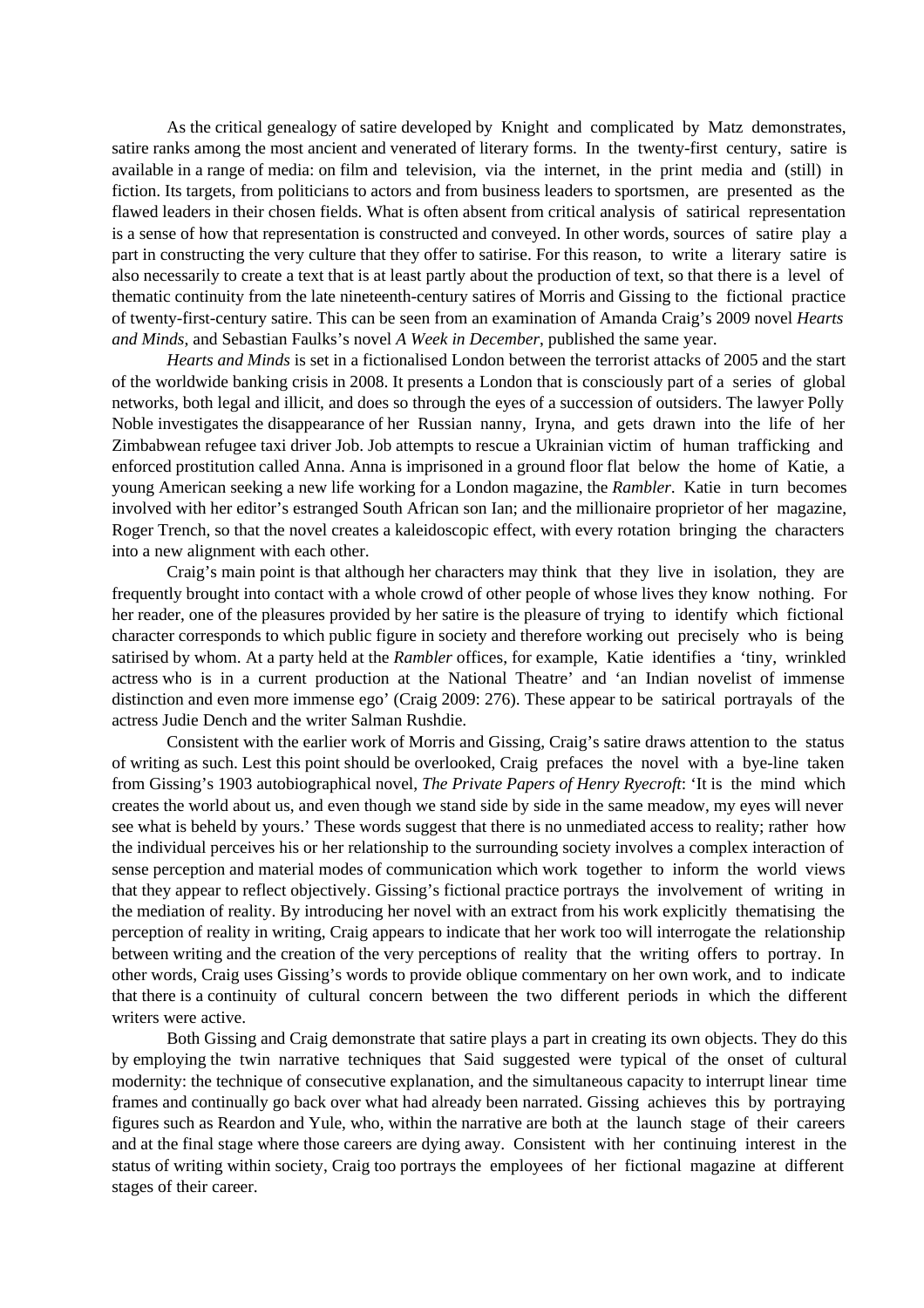When Katie moves to London to work for the *Rambler,* for example, she does so because she has broken off her engagement to a wealthy fiancé. The social status and position that seemed to be awaiting her as a society heiress suddenly disappear from view, so that at that start of the novel she is 'just Katie Perry, a Cinderella in reverse who has lost her career, her fiancé and her bloom' (Craig 2009: 41). The metaphor of Cinderella in reverse suggests that Craig believes there are distinct and different stages that exist in a writer's career, and that they are to be approached in a fairly linear direction, moving from one to another.

The change in register from a romantic setting to a professional one points to a different element of Craig's satire, possibly more particular to the recent forms that satire has taken: it includes an element of gender reflexivity. This is in contrast to the dominant modes of satire in the classical, Augustan and Victorian worlds, in which, Charles Knight suggests, there is a 'virtual absence' of female satirists (Knight 2004: 7). Moreover, that Craig's female protagonist should satirise her male colleagues at the publishing company is highly significant, because, Knight argues, it was the twentieth century's 'emergence of women as reporters and columnists' that enabled women to 'assume a place as journalistic satirists' (Knight 2004: 7). It is only being in the satire business that makes it possible to create satires of that business.

The irony with which *Hearts and Minds* opens is that having given up on her career as a society heiress, Katie in fact engages on the first step of her new professional career at the magazine. To achieve success, she feels that she 'ought to know more' about 'the British media, with its feuds, alliances, personalities and obsessions' but she simply 'doesn't have the time or the energy' (Craig 2009: 77). In other words, like Jasper Milvain in *New Grub Street*, or Alfred Yule in his younger days, Katie is at the first of Said's four stages of a writer's career – the stage at which active work is pressing and urgent on the one hand, and undermined by the business of economic and material survival on the other. Katie needs to work in order to develop her career, but needs also to devote time to establishing her home and network of friends and acquaintances, which directly conflicts with the need to work.

If Craig portrays Katie at the first of Said's four stages of a career, then the opposite is true of her portrayal of Katie's senior colleague, Mark Crawley. Crawley had once been married to the daughter of the former proprietor of the *Rambler,* Max de Monde, and his divorce has presented a serious obstacle to his career: 'where most of the young people on the staff are on the way up, the opposite is true of Crawley' (Craig 2009: 83). That is to say, where many of the employees of the magazine are moving through the first three stages of a professional career, reaching for the point at which their own names will serve as a signature for the prolongation of that career, Crawley is at the fourth stage, knowing that his best work is behind him yet still feeling the compunction to write. Writing may be a business, but it is one from which very few professionals consciously retire, even when their best work has already been completed. If this was true at the dawn of the twentieth century, it is still true at the dawn of the twenty-first.

# 4. Markets and metafiction in *A Week in December*

In *Hearts and Minds,* Amanda Craig combines the narrative pleasure of identifying who is being caricatured with a more serious portrayal of the role played by writing in generating the very objects that it appears to satirise. The same combination exists in Sebastian Faulks's novel, *A Week in December*. Like William Morris's *News from Nowhere* from the period immediately prior to the twentieth century, *A Week in December* can be seen as an attempt to write a new kind of condition of England novel. Consistent with the state of the nation when it was written in the early twenty-first century, Faulks's two main plot lines centre on the morally dubious dealings of city hedge fund manager John Veals, and the recruitment into an Islamic terrorist cell of Glaswegian youth Hassan al-Rashid. The novel is set over seven days in December 2007 during which Sophie Topping, wife of the country's most recent, most ambitious and most wealthy Conservative politician, prepares a dinner party for a number of other North London millionaires. 'She hadn't deliberately sought out rich people as her guests. All the others... were people she had met – a simple cross-section – at the school gates over the last ten years' (Faulks 2009: 372).

Faulks's main theme is how people in contemporary London have become atomised, disconnected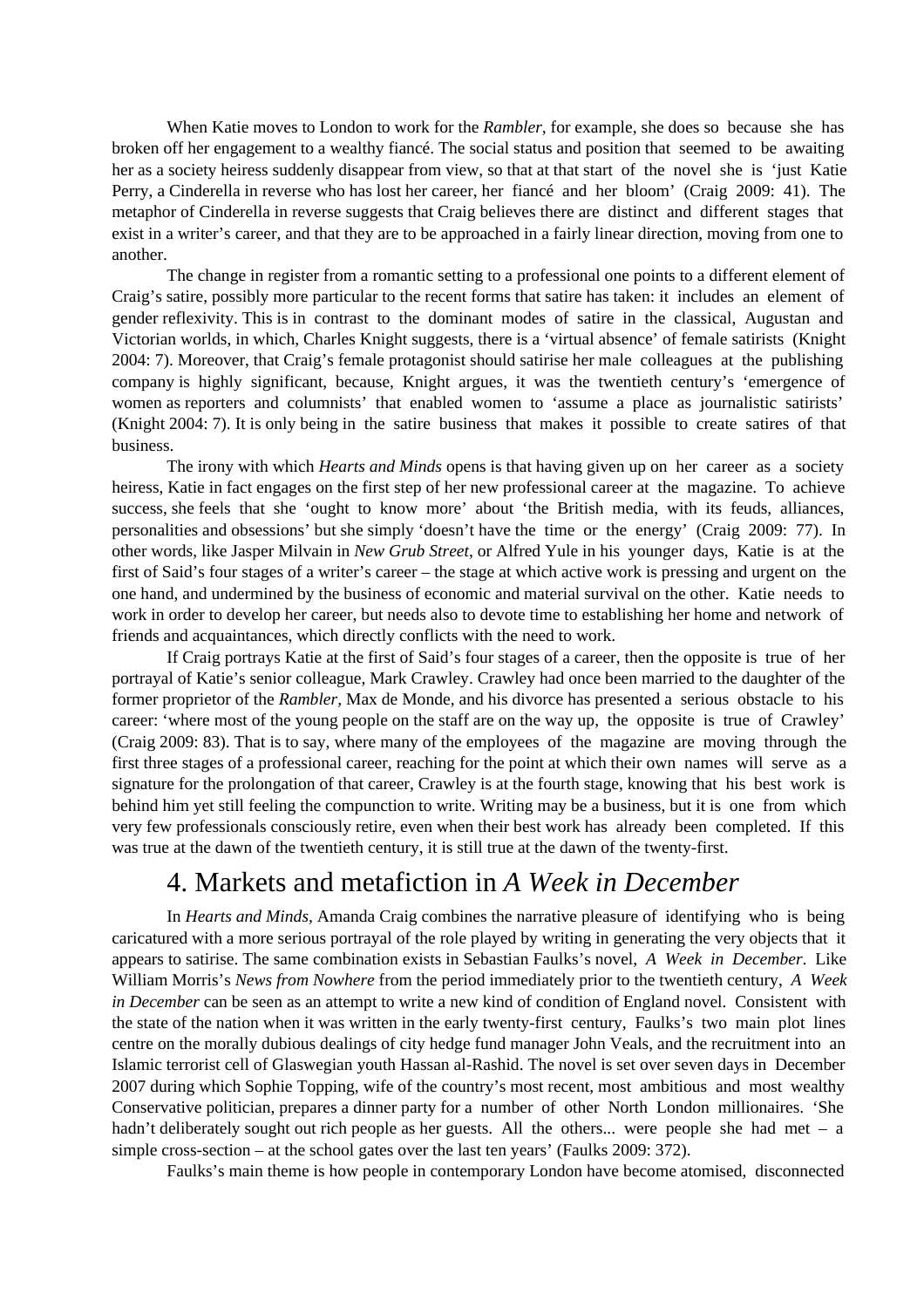from each other in their daily lives and therefore lacking in emotional contact or any sense of mutual coexistence. The irony of a 'cross-section' of 'millionaires' suggests that what he really wants of his characters is that they should be shocked out of their divided, compartmentalised and competing existences into a fuller awareness of the lives of others. For this reason, many of the novel's thematic commitments are conveyed through its apparently minor characters.

Hassan is not invited to Sophie Topping's salubrious dinner, but ironically, his father Farooq al-Rashid spends the week preparing for a visit to Buckingham Palace where he is to receive an OBE for services to the lime pickle industry. Time and again, Faulks portrays lives that are greedy and divisive where they should exist in solidarity, only to hint at some deeper social or cultural inclusion in the most unlikely places.

Faulks's satire presents a series of puzzles, and as with Craig, trying to hunt up the original figure being satirised provides much of the text's narrative pleasure. There is a strong sense of irony in Farooq al-Rashid's receiving an OBE from the royal family when the businessman on whom he might have been modelled, Mohamed Al-Fayed was in reality snubbed by the Queen, Duke of Edinburgh, Queen Mother and Prince of Wales, who withdrew their royal warrants from Harrods, the fashionable department store owned by Fayed. There is also a strong identification between Lisa, the presenter of television game show *It's Madness* who had 'been lead singer with a successful but short-lived band called Girls From Behind' and Cheryl Cole, sometime singer with the pop group *Girls Aloud* and presenter of televised talent competition *X Factor* (Faulks 2009: 42).

*It's Madness* is imagined as televised competition in which psychiatric patients compete for the right to hospital treatment. One of its contestants is a 'bi-polar woman' who explains to her audience that at times 'she was caught in a downswing that could last for months' (Faulks 2009: 42). This appears to be a caricature of Susan Boyle, who competed in another televised talent competition, *Britain's Got Talent*, in 2009 and became a media and marketing phenomenon, known as much for overcoming serious learning difficulties as for her own performances. In his fictional version of the contest and its entrants, Faulks takes to a logical extreme what is already implicit in the structure of such cultural products. Susan Boyle became successful – the media were quick to point out – despite the disadvantage of having learning difficulties, so that those very difficulties became part of the narrative of her success. Contestants in Faulks's world cannot succeed in spite of their psychiatric problems; on the contrary, they must enact those very problems if they are to succeed in the competition that they have entered. Faulks wishes readers to see that such cultural programming is both voyeuristic and exploitative, taking advantage of vulnerable people to provide inexpensive entertainment while offering limited reward to the people who are exploited.

The same is true of how Faulks satirises literary society through the character of the reviewer R. Tranter. Like Gissing's Edwin Reardon, Tranter has been embittered by material failure as a writer and like Gissing's Alfred Yule he attempts to compensate by writing reviews of other people's books. Faulks signals his narrative continuity with the earlier period when he describes Tranter's home, an old Victorian factory workers' terrace of the kind described in Morris's *News from Nowhere*: 'modest houses built for another London, a place long gone' whose 'first tenants' were 'manual workers who commuted to the smog-producing factories of Bermondsey or Poplar, then returned at night to their modest white enclave' (Faulks 2009: 18). Morris's dreamer sought to wish away the need for workers to engage in the smogproducing toil that Faulks's writer idealises in *A Week in December.* Ironically, therefore, where *News from Nowhere* was future-orientated and used an imagined future to make a comment about the world of 1890, Faulks's fiction is retrospective and unable to project any future at all. This might be related to the fact that Faulks writes in a society in which the primary determinant of all social relationships is economic, so that the anti-capitalist revolution that Morris located only sixty years in the future has become more or less unimaginable.

The entrenched preponderance of capitalist practices has important implications for how Faulks is able to portray the nature and role of writing within the capitalist economy. Faulks portrays it as just one of a series of co-existent areas of economic activity, which also include the manufacture of lime pickles, the selling of broadcasting rights and merchandising opportunities related to professional sports, the commodification of public art and the commercialisation of entertainment. By presenting the writer Tranter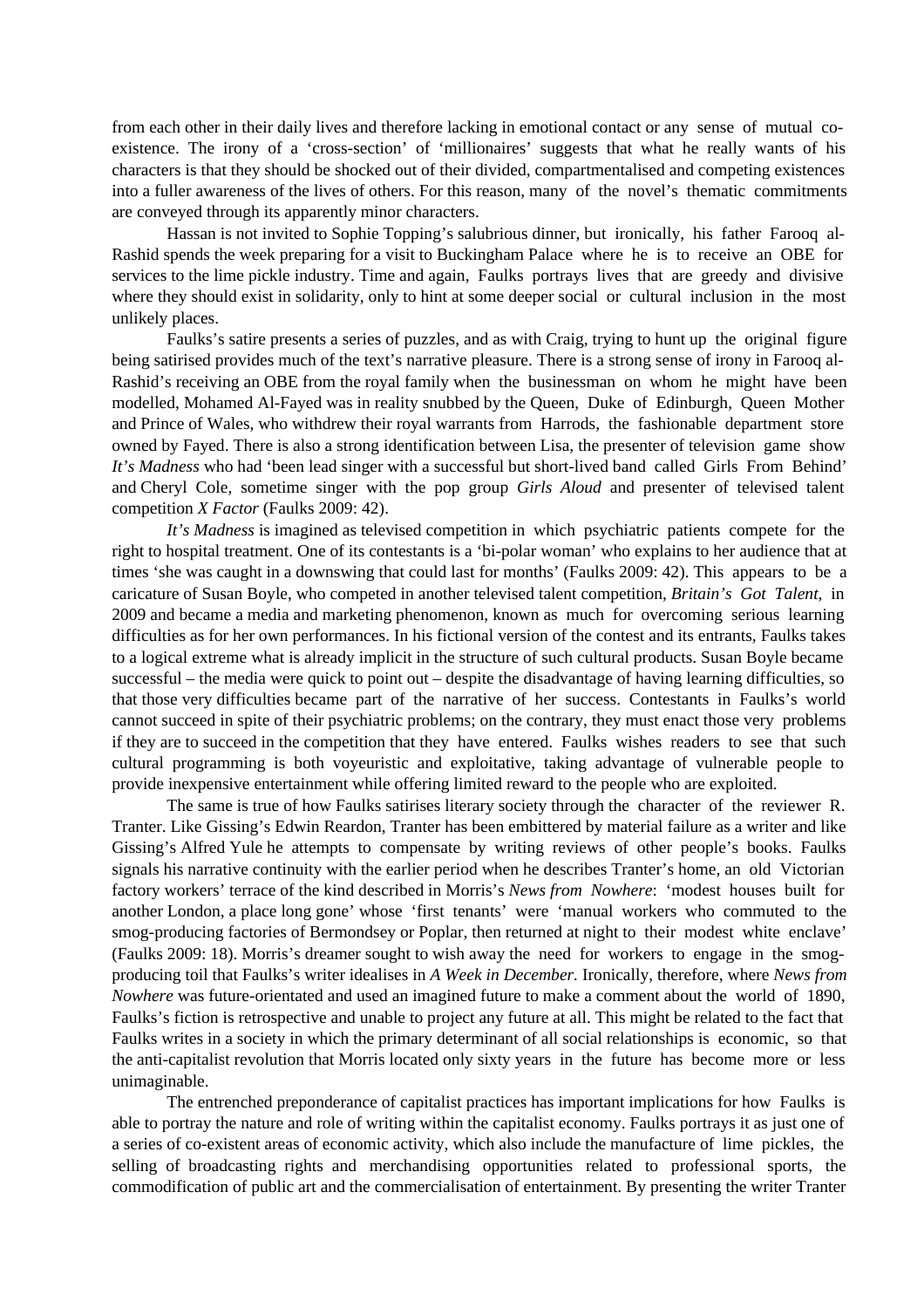alongside his portrayal of the art gallery, the television channel and internet publishing, Faulks is able to satirise all those things. At the same time, museums and galleries, television broadcasting and the internet are all themselves powerful potential sources of satire.

For example, during 2008 the department store Marks and Spencer ran a series of television advertisements using the slogan, 'This is not just food. (This is M and S food).' The advertisements playfully mocked the tendency of self-styled celebrity chefs to use hyperbole and exaggerated language when describing their recipes on television programmes about cookery. In *A Week in December,* Faulks has his financier John Veals cease all exports of cocoa from plantations in Africa, reckoning that a long unavailability of the product will cause a long-term price increase: 'This is not just Belgian chocolate, this is the last fucking Belgian chocolate you'll eat for six months' (Faulks 2009: 239). In other words, Faulks puts into the mouth of his character words that explicitly parody the television advertisements broadcast by Marks and Spencer. However, the advertisements themselves were already a parody of the culture of celebrity chefs, so that Faulks in effect has created a parody of a parody.

In other words, where Morris and Gissing at the earlier period produced writing that was about the status of writing itself, Faulks takes the commercial imperative implied in their work to a logical extreme, producing not only writing about writing, but also and more specifically, parody of parody and satire of satire. As the advertisements might have said, Faulks's novel is not just fiction, it is fiction about the production of fiction as commodity in a world where nothing has value beyond the marketplace of which it is a part. For this reason, the kind of fictional practice Faulks employs can be described as meta-satirical fiction.

### Conclusion: From poetic vision to career of the writer

Edward Said's argument was that the main development in literature between the nineteenth century and the twentieth was the transition from *poetic vision* to *career of the writer*. Standing at the moment of departure for this transition, George Gissing and William Morris both draw attention to the economic materiality of writing for the marketplace in their work. In Gissing's *New Grub Street*, Reardon and Milvain work themselves to death so that the cultural capital derived from their status as publicly recognisable writers uses itself up. Morris's dreamer envisages a situation in which writing has become functionally unnecessary because it is involved in the perpetuation of an industrial society that has become obsolescent within the dream projected by the text, so that for a different reason, cultural capital again uses itself up.

By the early twenty-first century, the status of writing as an expendable commodity for the marketplace has ceased to be novel in the way that Said argued it was at the start of the twentieth. Instead, writing is thoroughly shot through with commercial and economic practices so that Amanda Craig portrays her aspiring writer setting off at the first of the four stages Said identifies in the career of the professional writer. It is difficult to assess whether or not the transition from twentieth to twenty-first century literature can be seen as another new beginning like the onset of modernism. Certainly, in the continuing prevalence of writing about the production of writing for the professional marketplace that we find in both Craig and Faulks, there is a continuity of cultural concern from the dawn of the earlier century. Similar satires on satire itself can be found in a seam of recent writing including Angela Carter's *Wise Children* (1992), Ian McEwan's *Amsterdam* (1998), Iain Banks's *Dead Air* (2002)*,* Jim Crace's *Six* (2003) and Jonathan Buckley's *Telescope* (2011). The continuing prevalence of writing about the profession of writing appears to militate against a consideration of the twenty-first century as another new dawn, and implies instead that the new work produced is rather a logical extension and continuation of the literary marketplace that had already been fully assembled.

On the other hand, to answer the question whether or not the twenty-first century can be seen as another new departure it is useful to return to Edward Said's criteria for judging the nature of a new beginning. On Said's account of modernism, modernist writing was new for the specific reason that it intervened in a field – writing – that already existed, and in the process of doing so, revivified that whole field and made it current for a new generation of readers and writers. Said's sense of a new beginning